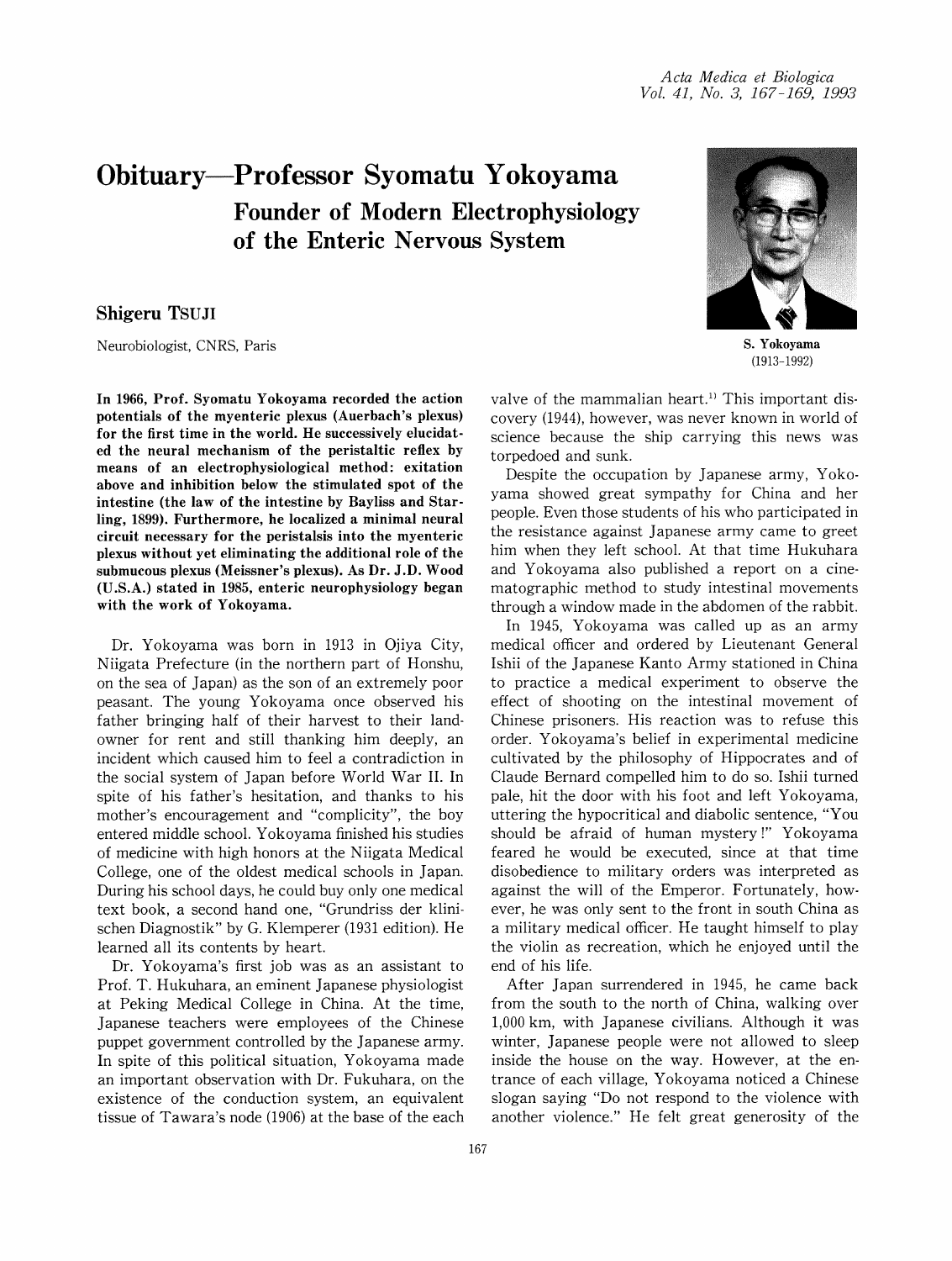Chinese political leaders toward Japan.

He came back to Japan with his family in 1946, and three years later was named professor of phisiology at Fukushima Medical College (northern Honshu, on the Pasific coast). He established the department of physiology with Associate Professor K. Ishii. With Prof. T. Osaki, department of anatomy, he studied the function of the Auerbach's plexus in an extremely friendly atmosphere.

From 1962-63, he spent a sabbatical year in the laboratory of Prof. K. Greven in Frankfurt am Main in Germany. Prof. Greven was studying for the first time the action potentials of the smooth muscles. Yokoyama intended to record the action potential of Auerbach's plexus as early as possible. Dr. Greven, being very careful, advised against this risky project and said to Yokoyama, "For such long term work, I had better find you a German wife!" Because of the time required Yokoyama performed this experiment only after coming back to Fukushima, $2$  with the aid of an electrode which he had made himself by reading a German electronic text book brought from Frankfurt am Main.

Dr. Yokoyama's character was simple, robust and joyful. He left behind in Europe a number of anecdotes which are funnier than jokes. One episode happened in an express train to Vienna in Austria. One hot summer day, despite his well known weakness to alcoholic drinks, he bought a bottle of beer. Drinking on an empty stomach, he soon lost consciousness and fell down. Surprised by this, an Austrian lady in the compartment took a perfume bottle from her handbag and poured its contents over Yokoyama's nose in order to wake him up. Hopelessly, she searched for a medical doctor in the train, asking "Is there any doctor on the train?" The express train stopped. Suddenly, Yokoyama, with a look as if he were coming back from purgatory, said "Ich bin Arzt" (I am a doctor). All the people laughed and the train started again.

After returning from Germany, he published with his Japanese colleagues in Fukushima works on the propagation of action potentials through the myenteric plexus.<sup>3,4)</sup> These provided an experimental basis for understanding the mechanism of peristalitic movement. His participation at the International Congress on Physiological Sciences in Munich in 1971 had a decisive influence on Dr. A. North and Dr. J.D. Wood of the U.S.A. Later, North worked with Yokoyama, and Wood considered Yokoyama the founder of modern electrophysiology of the enteric nervous system.

Dr. Yokoyama retired in 1979 and was invited by

Dr. A. North to Chicago, where previously Drs. K. Koketsu and S. Nishi had discovered non-cholinergic late slow EPSP in the sympathetic ganglion. Yokoyama was so modest as to ask Dr. North to treat him as a postdoctorate student. He published works with Dr. North on the role of substance P-like substance in the peristalitic movement.<sup>5)</sup> In the United States, he also enjoyed the deep friendship of Prof. E. Bozler, an eminent solitary physiologist of smooth muscle.

After Chicago, Yokoyama came to Paris in 1981 to continue to observe, in our laboratory of neurocytology, the peristalitic movements of the intestine by means of an old kymograph. He won the deep respect and friendship of Prof. R. Couteaux and ]. Taxi, outstanding French neurocytologists, working in our laboratory. During trips, Prof. Yokoyama would unintentionally walk with his violin about 30 meters in front of his wife, who followed him with their suitcases, a habit which several scientists found socially unacceptable. Incidentally, because of tuberculosis, Yokoyama had only one lung. However, it seems that he enjoyed a sort of Japanese maschismo, thanks to the exceptional goodness of his wife. According to my French wife, who highly appreciated Dr. Yokoyama's personality, he was a typical Japanese husband.

After living in U.S.A. and Europe, he came back to Japan through China. In Peking, Prof. and Mrs. Yokoyama met the famous Dr. Wang Tang-Wang, his student of 40 years earlier. They recalled that the brilliant and beautiful Miss Wang-Tang-Wang had taught him Chinese and young Yokoyama had taught her Japanese many years earlier.

In the last ten years of his life, he often visited the National Institute for Physiological Sciences in Okazaki near Nagoya, continuing to work on enteric nervous physiology with his young disciple, Dr. T. Ozaki, who was his assistant at Fukushima Medical College. Here, the peristaltic movement, which he had observed in Paris in the segment without mucosa, could be seen even in segments deprived of both mucosa and submucosa.<sup>6)</sup>

In these last ten years, he continued to give special lectures on the history of medicine at the University of Fukushima. At the same time, he was actively involved in the movement against nuclear bomb tests. Though deeply convinced of the value of this movement, he never asked us to participate in anti-nuclear demonstrations with him. For several years, Japanese Government had offered him a decoration. This, however, he did not accept, probably owing to his experience during the war. He did not believe in God,